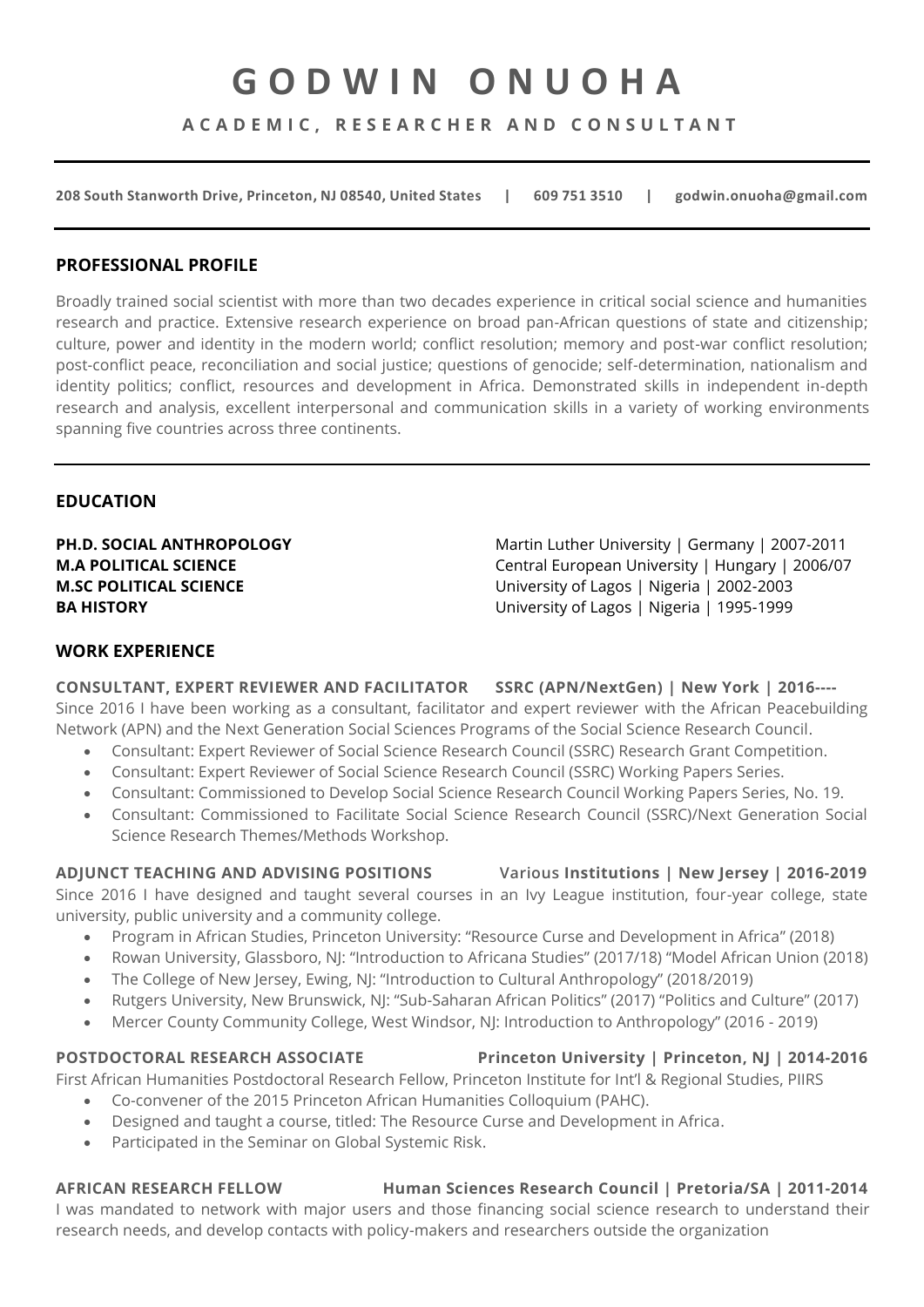- Conducted high quality research, analyzed data, interpreted & reported findings in high-level forums;
- Designed and participated in multi-year, collaborative research projects with partners in Africa & globally;
- Developed research proposals in line with program's research agenda;
- Communicated and published research findings in peer-reviewed journals and other publications;
- Communicated and reported research findings on country and regional risk assessment to high-level government, law enforcement and diplomatic forums and agencies;
- Designed projects for problem-oriented interdisciplinary research;

# **SKILLS**

- Problem solving
- Project management
- Team building
- Attention to detail
- Time management • Verbal communication
- Strategic planning
- Critical thinking
- Individual Networking

# **SCHOLARSHIPS, RESEARCH GRANTS AND AWARDS**

- PhD Scholarship, Martin-Luther University, Halle-Wittenberg, October 2007 January 2011.
- MA Scholarship, Central European University, September 2006 June 2007
- African Humanities Program, ACLS: 2013/14 (\$17,000 I declined the offer)
- Harry Frank Guggenheim Foundation Research Grant: 2014-15 (Amount \$14,800 x 2/Individual)
- International Development Research Centre, 2013-15 (CAD 441,665.06, Team Grant)
- National Treasury of South Africa and the World Bank: 2013 (R4,000,000.00, Team Grant)
- Mellon/American Council of Learned Societies (ACLS) Community College Faculty Fellowship (\$40,000)

# **PUBLICATIONS**

# **Book**

2011: Challenging the State in Africa: MASSOB and the Crisis of Self-Determination in Nigeria (LIT Verlag: Munster. 216 pp).

# **Peer-Reviewed Articles**

- 2004: "Local and External Intersections in African Conflicts: Issues, Trends and Perspectives in the Liberian Experience", **Nigerian Journal of Policy and Development**, Vol. 3.
- 2006: "Contextualizing the Proliferation of Small Arms and Light Weapons in Nigeria's Niger Delta: Local and Global Intersections", **African Security Review**, Vol.15, No. 2: 108-114.
- 2009: "Energy and Security in the Gulf of Guinea: A Nigerian Perspective", **South African Journal of International Affairs**, Vol. 16, No. 2: 245-264.
- 2011: "Contesting the Space: The 'New Biafra' and Ethno-Territorial Separatism in Southeastern Nigeria", **Nationalism and Ethnic Politics**, Vol. 17, No. 4: 402-422.
- 2012: "Contemporary Igbo Nationalism and the Crisis of Self-Determination in Nigeria", **African Studies**, Vol. 71, No. 1:29-51.
- 2012: "The Presence of the Past: Youth, Memory-Making and the Politics of Self-Determination in Southeastern Nigeria", **Ethnic and Racial Studies**, Vol. 36, No. 12: 2182-2199.
- 2013: "The Fractured Multi-Ethnic State: Contemporary Igbo Quest for Self-Determination in Nigeria", **African Identities**, Vol. 11, No. 1: 19-32.
- 2013: "Cultural Interfaces of Self-Determination and the Rise of the Neo-Biafran Movement in Nigeria", **Review of African Political Economy**, Vol. 40, No. 137: 428-446.
- 2014: "The Politics of 'Hope' and 'Despair': Generational Dimensions to Igbo Nationalism in Post-Civil War Nigeria", **African Sociological Review**, Vol. 18, No. 1: 2-26.
- 2015: Review Article, "Development and Diffusionism: Looking beyond neopatrimonialism in Nigeria, 1962–1985\* Democracy in Nigeria: Thoughts and selected commentaries\* The Jonathan presidency: The first year\* Nigeria: Dancing on the brink", **African Affairs**, Vol. 114, No. 457: 649-654.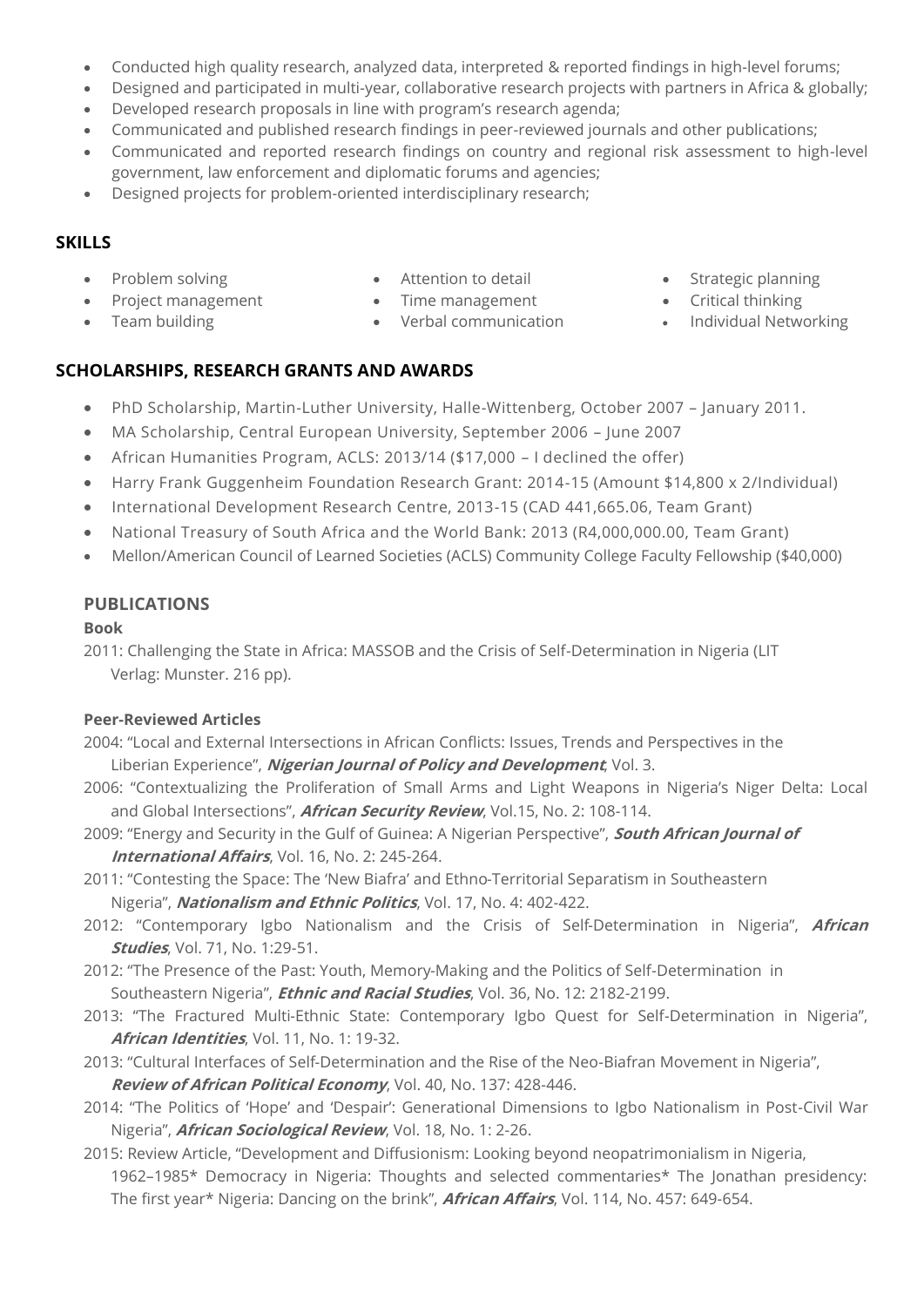- 2016: "A 'Rising Africa' in a Resource-Rich Context: Change, Continuity and Implications for Development", **Current Sociology**, Vol. 64, No. 2: 277-292;
- 2016: "Shared Histories, Divided Memories: Mediating and Navigating the Tensions in Nigeria-Biafra War Discourses", **Africa Today**, Vol. 63, No. 1: 2-21;
- 2018: "Bringing 'Biafra' Back In: Narrative, Identity and the Politics of Non-Reconciliation in Nigeria", **National Identities**, 20, 4: 379-399;
- 2018: "Plurality and Disempowerment in an Era of Neo-Liberal Democracy: Nigeria and South Africa Compared", **Revista do Programa de Pós-Graduação em Direito da UFC**, Vol. 38, No. 1: 441-455;

#### **Peer-Reviewed Chapters**

- 2011: "The 'Igbo Question' and the Reinvention of Igbo Nationalism in Contemporary Nigeria". In Apollos O. Nwauwa and Chima Korieh (eds.), **Against All Odds: The Igbo Experience in Post-Colonial Nigeria**. New Jersey: Goldline and Jacobs Publishing, 2011.
- 2013: "'Exit' and 'Inclusion': The Changing Paradigm of Pentecostal Expression in the Nigerian Public Space". In Irene Becci, Marian Burchardt, and José Casanova (eds.), **Topographies of Faith: Religion in Urban Space** (Int'l Studies in Religion and Society Series), Brill Publishers: Leiden, 2013, pp. 207-226.
- 2014: (With Cyril Obi) "Nigeria and the Biafra War of Secession: When National Unity Triumphs Over Self-Determination". In Redie Bereketeab (ed), **Self-Determination and Secession in Africa: The Post-Colonial State.** Routledge: New York, 2014, pp. 180-196.
- 2014: (With Nedson Pophiwa) "The National Question and Citizenship Deficit: South Africa and Nigeria". In Thenjiwe Meyiwa, Muxe Nkondo, Margaret Chitiga-Mabugu, Moses Sithole, and Francis Nyamnjoh (eds.), **State of the Nation: South Africa 1994-2014, A Twenty-Year Review of Freedom and Democracy**. Human Sciences Research Council: Cape Town, pp. 496-509.
- 2014: "Is Another Transition Possible? African Transitions to Democracy and the Limits of Praxis". In Claudio Lara Cortes and Consuelo Silva Flores (eds.), **Democratic Renewal versus Neoliberalism: Towards Empowerment and Inclusion**. CLACSO: Buenos Aries, 2014, pp. 65-79.
- 2015: "Igbo Politics and the Elusive Quest for Presidential Power". In Ebenezer Obadare, ed., Nigeria: What is to be Done?[\(http://africasacountry.com/nigeria-what-is-to-be-done\)](http://africasacountry.com/nigeria-what-is-to-be-done).
- 2015: "Culture, Identity and the 'Re-making' of Political Resistance: The Case of the Neo-Biafran Movement in Nigeria". In Kenneth Nwoko and Omon Osiki (eds.), **Dynamics of Culture and Tourism in Africa: Perspectives on Africa's Development in the 21st Century**. Ilishan: Babcock Univ Press, pp. 320-339;
- 2016: (with Yul Derek Davids, Len Verwey, Ali Bhagat) "Community Advice Offices: Taking Charge in Marginalized Communities". In Daniel Plaatjies, Margaret Chitiga-Mabugu, Charles Hongoro, Thenjiwe Meyiwa, Muxe Nkondo, and Francis Nyamnjoh (eds.), **South Africa 2016: Who is in Charge? Mandates, Accountability and Contestations in the South African State**. Cape Town: Human Sciences Research Council Press, pp. 257-278;
- 2018: "Post-colonialism: Theoretical Foundations and Relevance to African Politics". In Samuel Oloruntoba and Toyin Falola (eds.), **The Palgrave Handbook of African Politics, Governance and Development** (Palgrave Macmillan, New York); pp. 71-82;
- 2020: "State, Resources and Developmental Prospects in Sub-Saharan Africa". In Samuel Oloruntoba & Toyin Falola (eds.), **Palgrave Handbook of African Political Economy**. NY: Palgrave Macmillan, pp. 621-643;
- 2021: "Elite Incorporation in Nigeria: The Case of Ohanaeze Ndi-Igbo". In Wale Adebanwi and Rogers Orock (eds.), **Elites and the Politics of Accountability in Africa**. Ann Arbor: UMP, pp. 280-307;

#### **Occasional Papers/Working Papers (Peer Reviewed)**

- 2008**:** Local and Global Intersections: Resources, Conflicts and the Politics of Development in West Africa, **Working Paper, No. 8. Graduate School Society and Culture in Motion (SCM),** Martin Luther University, Halle-Wittenberg, Germany, 24 pp.
- 2008: Resources and Development: The Role of the State in Sub-Saharan Africa, **Occasional Paper, No. 58, Institute for Global Dialogue,** Midrand, South Africa. 41. pp.
- 2018: Memory, Reconciliation and Peacebuilding in Post-Civil War Southeastern Nigeria, **APN Working**  Papers Series, African Peacebuilding Network (APN), SSRC, New York (No. 19).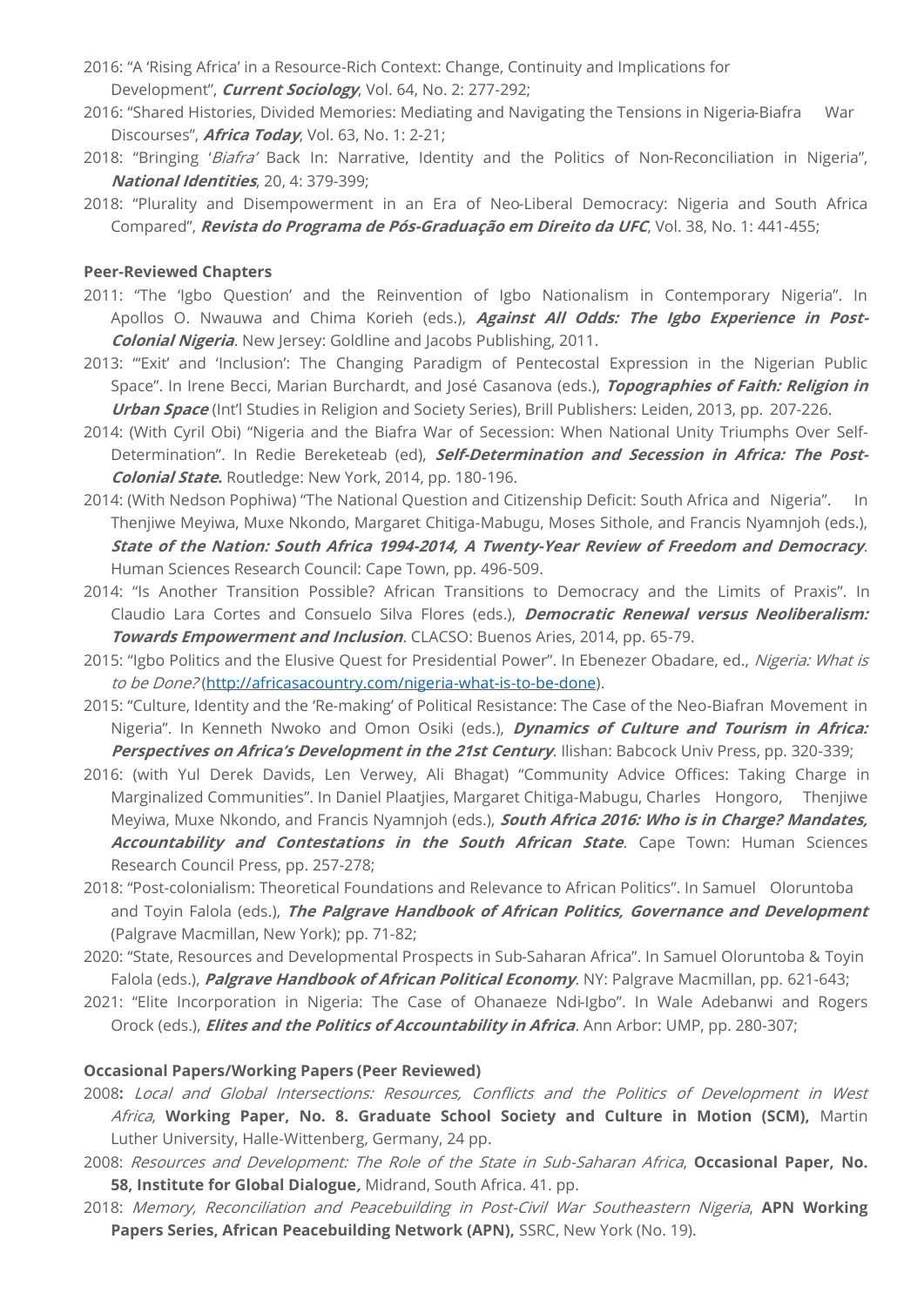#### **Book Reviews and Essays**

2013: Review of Dani Rodrik, The Globalization Paradox: Why Global Markets, States, and Democracy Can't Coexist. OUP, Oxford, 2011, 321pp. **Kujenga Amani: A SSRC Online forum,** November 20.

2013: "African Scholars Finding their Voices", **HSRC Review**, Vol. 11, No. 3 (July): 6-7.

2014: Review of Joey Power, Political Culture and Nationalism in Malawi: Building Kwacha. Rochester: University of Rochester Press, 2010, X + 332pp. £55 (hbk). **Nations and Nationalism**, 20/1:180-182.

2014: Review of Gaim Kibreab, Eritrea: A Dream Differed. Oxford: James Currey (East African Series), 2009, XXVI + 420pp. £50 (hbk) **Nations and Nationalism**, Vol. 20, No. 2: 392-393;

2014 "South Africa: 2014 Elections", On the Spot Section. **Kujenga Amani: A SSRC Online forum,** May 5;

2015 "Transactional Politics and Nigeria's 2015 Elections", On the Spot Section, **Kujenga Amani: A SSRC Online forum**, March 23;

#### **PRESENTATIONS:**

#### **Invited Talks**

#### **2017** –

'Why "Biafra" Persists: Memory, History and Identity Transformation in Contemporary Nigeria. Paper presented at the Fung Global Fellows Conference on the theme: Boundary Matters: Interdisciplinary Engagements with Ethnic Difference, Princeton Institute for Int'l and Regional Studies, April 21-22;

#### **2016** –

Princeton University, "Evidence of What? Challenging Everything We Know about Development in Africa". Panellist and Presenter: "It's the Scramble for Resources". Princeton, New Jersey, 10/13-14.

#### **2015** -

Princeton University, Princeton African Humanities Colloquium on African Memory and the Crisis of the Present. Panellist and Presenter: "Between Personal and Official Memory: Memory, Opposition and the Nigeria-Biafra War". Princeton, New Jersey, 11/15.

City University of New York, The Wolfe Institute for Humanities on Discussion on Boko Haram and Nigeria's Bellwether Elections. Invited Panellist and Presenter: "Boko Haram in the Aftermath of Nigeria's General Elections". New York, 4/22.

City University of New York, Advanced Research Collaborative and The Graduate Center Panel Discussion on Nigeria's General Elections. Invited Panelist and Presenter: "Reflecting on Elections in Nigeria: Lessons Learned and Future Scenarios". New York, 3/13.

#### **2014** -

Kyoto University, Center for African Area Studies, Forth Forum on "Comprehensive Area Studies on Coexistence and Conflict Resolution Realizing 'African Potentials'. Invited Panelist and Presenter (With Cyril Obi): "Youth Conversations in a Post-Amnesty Niger Delta: An Analysis of the Potential for Sustainable Peacebuilding in Nigeria's Oil-Rich Region". Yaoundé, Cameroon, 12/4-6.

#### **2013** -

CLACSO/IDEA/CODESRIA Sixth South-South Institute. Invited Panelist and Presenter: "Is Another Transition Possible? African Transitions to Democracy and the Limits of Praxis". Santiago, Chile, 9/26-10/3

Department of International Relations and Cooperation (DIRCO), South African Heads of Mission Conference. Invited Panelist and Presenter: "Implementing a South African "Concentric" Approach to Peace and Stability in Africa: Lessons Learned and Future Scenarios". Pretoria, South Africa, 4/11.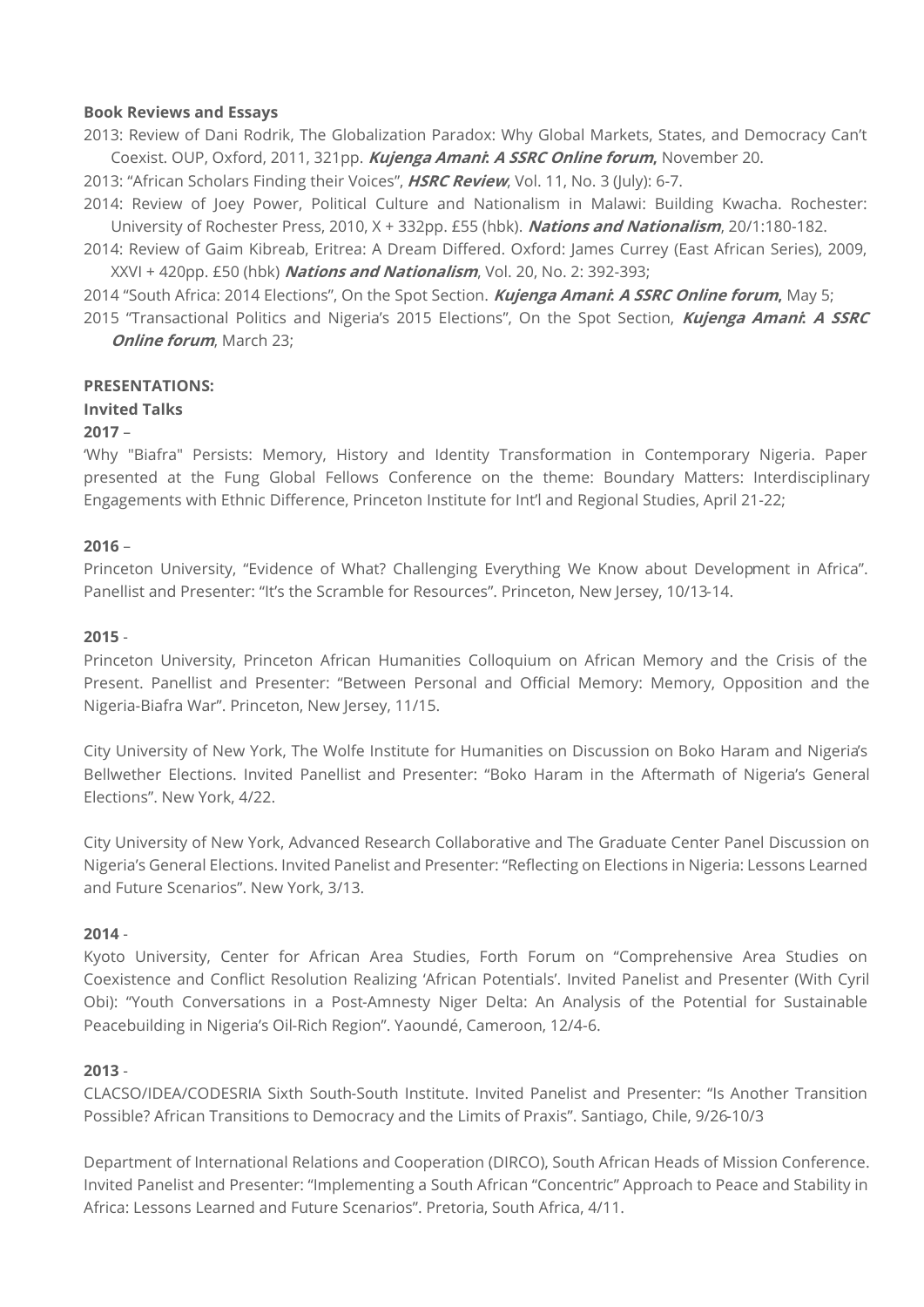# **2012** -

South African Institute for International Affairs, Roundtable Discussion on Sustainable Prosperity: New Challenges for Natural Resource Governance Theory in Africa. Invited Panelist and Presenter: "Resources and Development in Sub-Saharan Africa: The State as the 'Problem' and 'Solution'". Johannesburg, South Africa, 11/27.

Council for Social Science Research in Africa (CODESRIA) Child and Youth Institute on Youth, Social Transformation and Development in Africa. Invited Panelist and Presenter: "Youth, Culture and Identity Politics: Post-War Dimensions to the struggle for self-determination in South-Eastern Nigeria". Dakar, Senegal, 10/22-11/9.

Woodrow Wilson International Centre for Scholars, The Africa Program and The Project on Leadership and Building State Capacity. Expert Panelist and Lead Author (With Mzukisi Qobo): "Africa and Twenty-First Century Development Challenges: North-South Development Agenda Reconsidered". Washington DC, US, 6/5-7.

Imgard Coninx Foundation 15th Berlin Roundtable on Transnationality, Borders and Borderlands: Contested Spaces between States. Invited Panelist and Paper Presenter: "The 'Bondage' of Berlin: Citizenship, Conflict and Precarious Statehood in Africa". Berlin, Germany, 3/28-31.

### **2010** -

Harvard University, Institute for Global Law and Policy (IGLP), First Annual Workshop on Alternative Approaches to Global Law, Economic Policy and Social Justice. Invited Panelist and Presenter: "Challenging the State in Africa: MASSOB and the Crisis of Self-Determination in Nigeria'. Cambridge, Massachusetts, 6/2-11.

#### **2009** -

Imgard Coninx Foundation 11th Berlin Roundtable on Transnationality, on Memory Politics: Education, Memorials and Mass Media. Invited Panelist and Presenter: "The Powerful Presence of the Past: Memory Politics, Self-Determination and the Reinvention of Igbo Nationalism in Contemporary Nigeria'. Berlin, Germany, 10/21-26.

Government of Senegal, Ministry of Foreign Affairs and the Cheikh Anta Diop University Plenary Session of the Symposium on the United States of Africa. Invited Panelist and Presenter: "Federalism, Sovereignty and the United States of Africa: Emergent and Contending Perspectives". Dakar, Senegal, 7/27-30.

Imgard Coninx Foundation 10th Berlin Roundtable on Transnationality, on Urban Governance: Innovation, Insecurity and the Power of Religion. Invited Panelist and Presenter: "Trans-National Religious Identities and Contemporary ´Forms of Exit/Inclusion` in the Nigerian Public Sphere'. Berlin, Germany, 3/18-23.

University of Oxford, Centre for Research on Inequality, Human Security and Ethnicity (CRISE), Workshop on 'Mobilization for Political Violence: What Do We Know? Panelist and Presenter: "Emergent Forms of Self-Determination: Contemporary Igbo Nationalism and the 'Order of Violence' in South-eastern Nigeria". Oxford, UK, 3/17-18.

### **2008** -

Council for Social Science Research in Africa (CODESRIA) 12th General Assembly on Governing the African Public Sphere. Invited Panelist and Presenter: "Contemporary Igbo Nationalism and the Crisis of Self-Determination in the Nigerian Public Sphere'. Yaoundé, Cameroon, 11/7-11.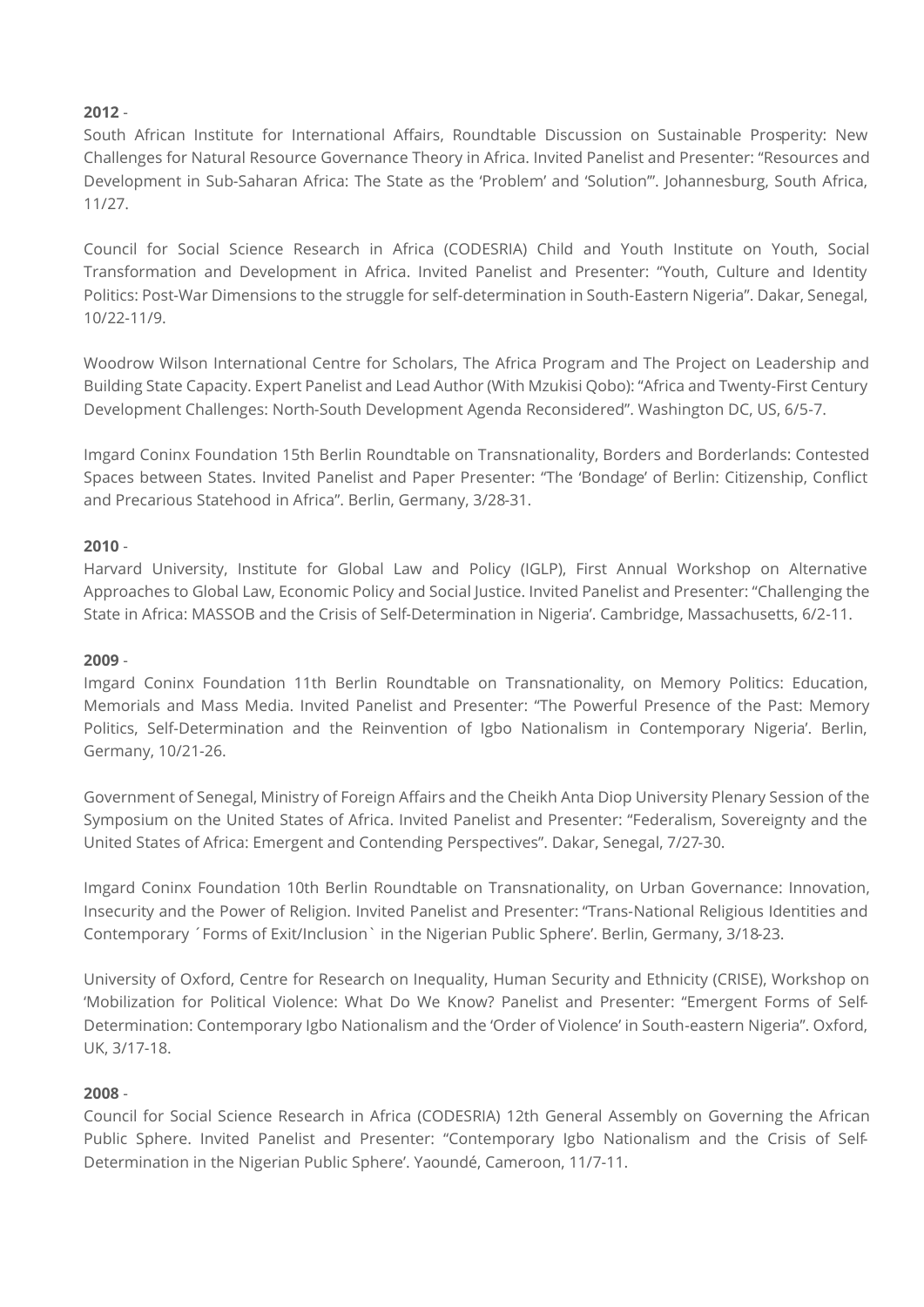# **Scholarly Conferences and other Presenting Roles 2018**

International Studies Association (ISA) 59th Annual Convention on "The Power of Rules and the Rule of Power", Panel on Pan-African Identity and Africa's Development: Towards Integrative Politics, Economics, and Culture. Paper title: "Rethinking Pan-Africanism, the "Social Question", and Development in Africa". April 4th - 7th, 2018, San Francisco, California, USA;

# **2015**

African Studies Association (ASA), 58th Annual Meeting on 'The State and the Study of Africa', panel on 'The Making of Modern Nigeria'. Paper Title: "Between Personal and Official Memory: Memory, Opposition and the Nigeria-Biafra War", San Diego, California, 11/19-22.

African Studies Association (ASA), 58th Annual Meeting on 'The State and the Study of Africa'. Panel Discussant: "Challenges and Innovations in the Study of Peacebuilding and State-Building in Africa". San Diego, California, 11/19-22.

# **2013**

Columbia University, Alliance for Historical Dialogue and Accountability (AHDA) Third Annual Conference on 'Historical Justice and Memory: Questions of Rights and Accountability in Contemporary Society'. Paper Title: "Conflicts of History and Memory: The Nigeria-Biafra War and the Search for Master Narratives". New York, 12/5-7.

### **2011**

Human Sciences Research Council (HSRC) Social Science Conference, on 'Tackling Inequalities? Framing and Investigating Structural Change, Social Policy and Politics'. Paper Title: "Rethinking the 'Social Question': Politics, Social Policy and the Crisis of Citizenship in Africa". Johannesburg, South Africa, 9/7-8.

### **2010**

Igbo Studies Association (ISA) 8th International Conference on 'Nigeria at Fifty: The Igbo Experience'. Paper Title: "The 'Igbo Question' and the Reinvention of Igbo Nationalism in Contemporary Nigeria'. Howard University, Washington, D.C., 4/ 9-10.

### **2009**

Third European Conference on African Studies (ECAS), on 'Re-spacing Africa'. Paper Title: "Contesting the Space: The State and Emergent Context(s) of Igbo Self-Determination in Nigeria'. University of Leipzig, Germany, 6/4-7.

### **2008**

Annual Conference of the Canadian Association of African Studies (CAAS). Paper Title: "Local and Global Intersections: Resources, Conflicts and the Politics of Development in West Africa'. University of Alberta, Edmonton, Canada, 4/1 - 4.

# **POLICY CONTRIBUTIONS**

- Contributor, International Development (Africa Program), Wilson Center, Washington, D.C (2012);
- Member, Establishment of an African Studies Centre, HSRC, South Africa (2012-2014);
- Contributor, PRIX Global Political Risk Index for Oil Markets, Country Expertise/Analyst: Nigeria;
- Contributor: Assessments of Elections in Africa for SSRC, Country of Expertise: South Africa (2014).
- Contributor: Assessments of Elections in Africa for SSRC, Country of Expertise: Nigeria (2015)